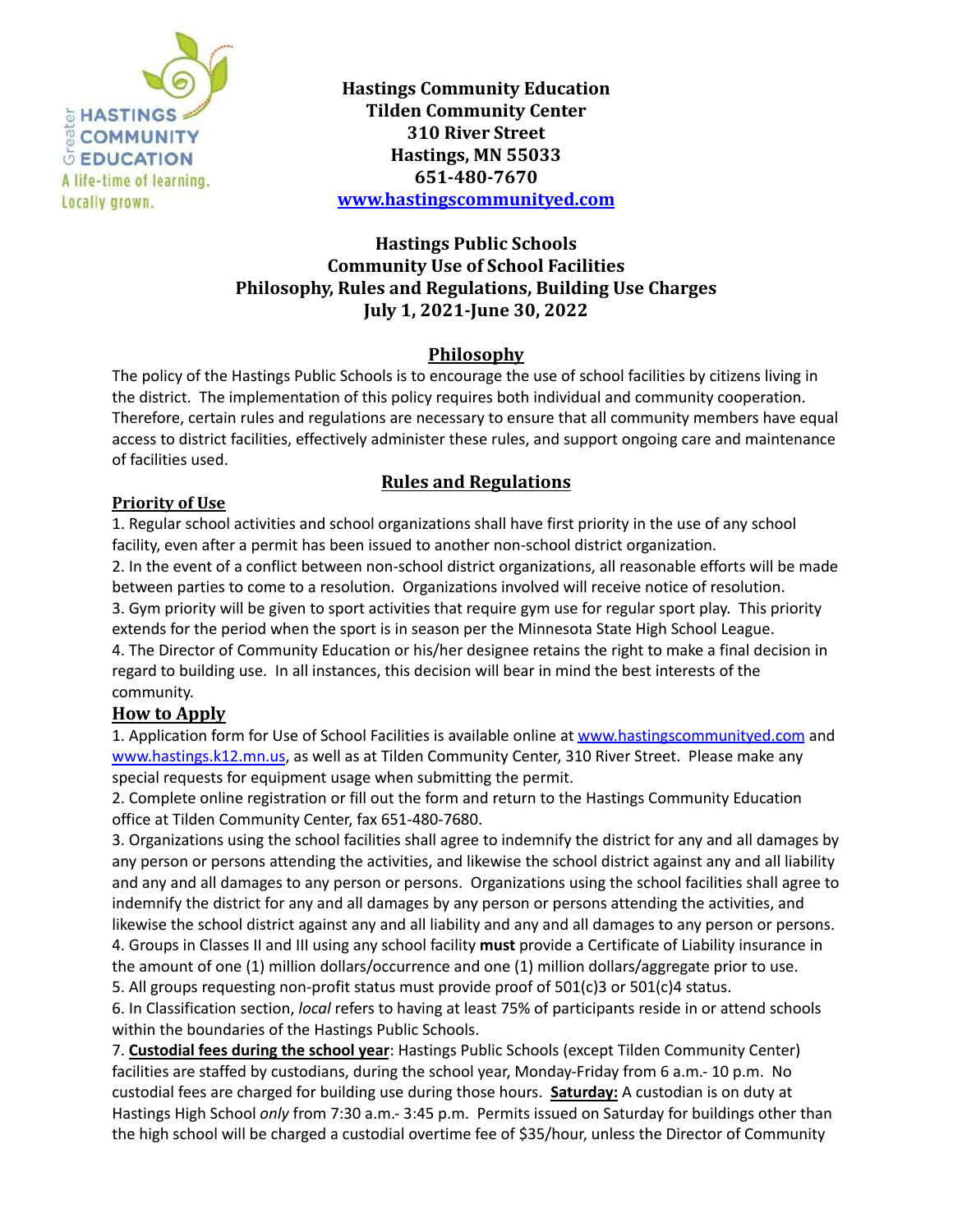Education or their designee assigns a Site Supervisor to the building. Permits issued on Saturday for the high school after 3:45 p.m. will incur a custodial overtime fee of \$35/hour. The number of custodians assigned to a particular event will be decided by the District Head of Buildings and Grounds. **Sunday**: No custodians are on duty in any district facility. Permits issued on Sunday will be charged a custodial overtime fee of \$35/hour unless the Director of Community Education or their designee assigns a Site Supervisor to the building.

Please remember that the custodian will need to clean the facility after your event has left the building when considering your event budget. The final charge for custodial overtime is issued after the conclusion of the event. **Summer custodial hours vary; please contact Community Education for more information.**

8. **Use of kitchen facilities:** You must request to use the kitchen (in addition to the cafeteria) when submitting the permit. Kitchen use requires hiring district food service personnel at a fee of \$35/hour.

9. **Outdoor athletic field use:** All groups who reserve school fields must apply through the facility use application process. Other than standard maintenance, additional work will be done at the requester's expense. Portable toilet requests will be charged at the current rate. The portable toilet fees may be split between user groups utilizing the same field.

10. **Please do not advertise your event until final approval is received.** Hastings Community Education will inform the applicant by email when final permit approval is made and the permit issued. Facility rental is available to non-school district groups beginning on August 15. The first available date for reservation after that is August 30.

#### **Information About Your Permit**

1. All permits shall be revocable and shall not be considered a lease. The school board or its authorized agent may reject any application or cancel any permit.

2. Permit holders may not assign, transfer, sublet or charge a fee for using facilities or equipment. In addition, once issued a valid permit, permit holders may not assign, transfer or sublet the permit to any other individual or group. Doing so will revoke the permit and may result in denial of issuance of future permits.

3. Dances open to the general public will not be issued a permit. School-sponsored dances are permitted.

4. All state and local ordinances must be observed by the permit holder and all attending the event. The permit holder will assume full responsibility for any unlawful act committed in the exercise of the permit.

5. Carefully check your permit when it is sent to you to ensure its accuracy. The building will open for your use at the time indicated on the permit. **You and those attending your event will not be able to enter the building before that.** You or your designee must be in the building when the building opens for your use. Carry your permit with you for every date of your event.

6. Payment is due 15 days from receipt of invoice. A \$15 late fee will be charged to unpaid invoices at 30 days, and an additional \$25 late fee will be charged to unpaid invoices at 60 days. After 60 days delinquent, the user or organization will be restricted from facility use until the balance is paid in full.

#### **Information About Facility Use**

1. All activities must be under competent adult supervision. The custodian on duty supervises the facility's operation, not the group or its activities.

2. Please carefully consider any special request for equipment use. Common requests include PA systems, tables, chairs, podiums, internet access, spotlights, LCD projector and screen, piano, microphones, including wireless mics.

Equipment not requested on the application will not be available for use. See fees for equipment below. 3. Use of any school equipment, especially soundboards and lighting, must receive prior approval.

Please note on your permit application what equipment you are requesting to use. A technician to run equipment can be hired through the district. However, if you wish to supply your own technician, the district must approve this request in advance of the event.

4. The district's furniture and equipment cannot be moved unless permission is granted and supervised by the custodian on duty.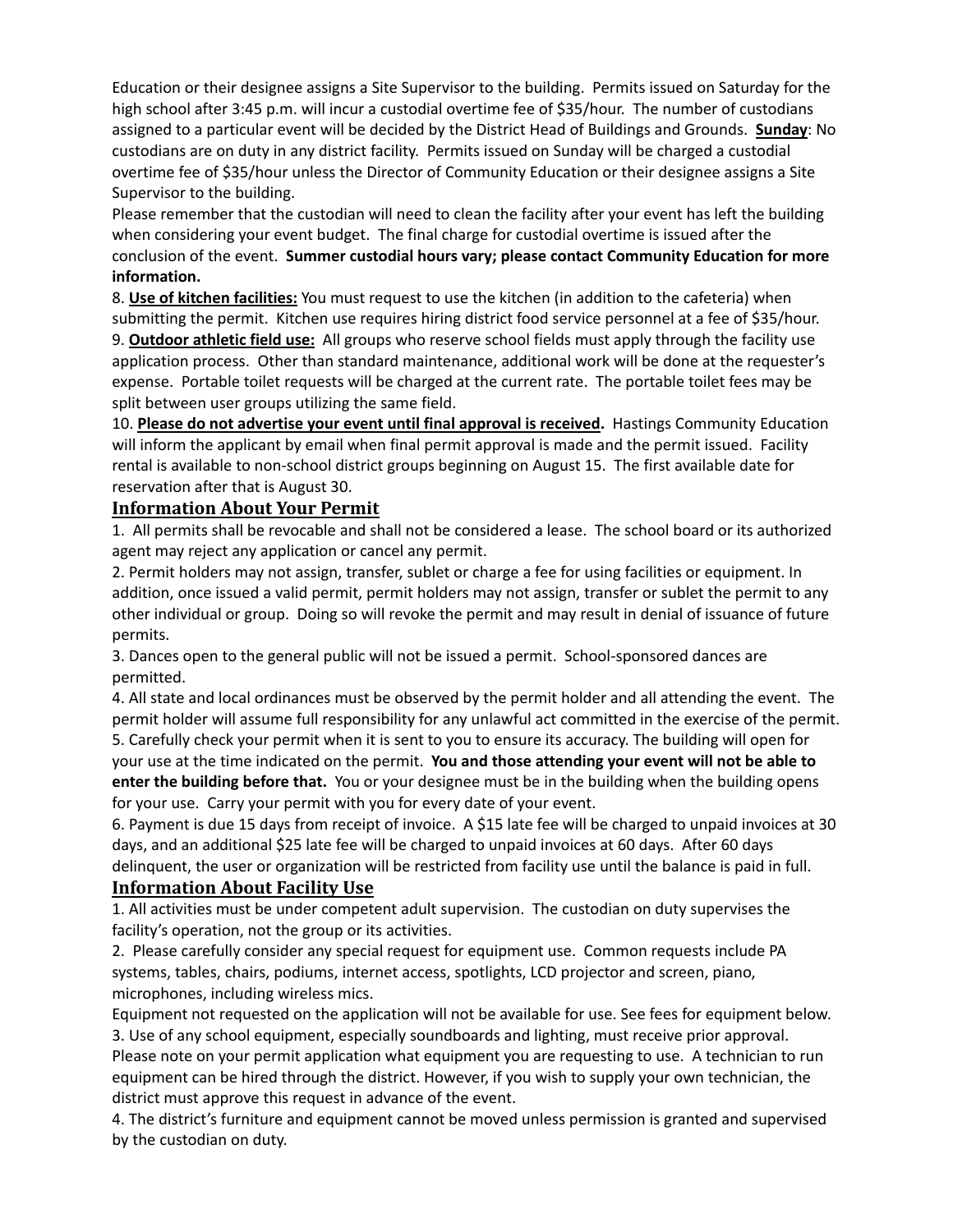5. You must have prior approval to move any non-school district equipment, decorations, etc., into the facility you have rented. All items must be removed promptly at the end of your event.

6. Concessions may not be set up in the school building or on the school grounds without the expressed permission of the Community Education Director.

7. Food and drink are strictly prohibited in the Auditoriums and High School Auditorium Lobby. A fine of \$150 will be charged to users in violation of this rule.

8. The following are prohibited in school facilities and on school grounds: •smoking; •intoxicating beverages and liquors; •illegal and banned substances; •disorderly conduct.

9. **Snow removal:** If snow removal is required when a community group is scheduled in a facility on a day when the facility is otherwise not being used, the cost of snow removal will be billed to the group holding the permit for the facility. Snow must be removed when accumulation reaches three (3) inches or as determined by the district Grounds Supervisor.

10. **Loading and unloading of equipment**: Parking is prohibited on sidewalks surrounding the schools. If your event needs to load/unload equipment, please note that in your permit request. Access to the school loading docks will be arranged.

## **Changes/Cancellation**

Changes: A \$10 permit fee may be charged if excessive revisions or rescheduling is made to the original request.

No Show Charges: Billed according to estimated cost on confirmation.

Late Cancellation Fee: Billed according to estimated cost on confirmation when notification to Community Education is less than (2) full non-holiday business days in advance.

# **Classifications**

**Class I: Independent School District 200 school organizations, district or school operated groups or organizations; official government entity meetings and one-time programs and events.**

Examples: student clubs, conferences, student activities, parent-teacher organizations

**Class II: Nonprofit organizations located within ISD 200 district boundaries**

Examples: youth athletic associations; youth groups and associations, youth booster clubs

**Class III:** All other user groups

**Adult Sports Leagues:** Local teams, \$205/team.

**Tournament/Large Event/Fundraiser Fee: Applies to all groups class II and III where an admission fee or ticket to the event is required. Not applicable to practice/rehearsal permits. Custodial overtime/kitchen use/technical support charges additional. Cancellation less than 72 hours in advance of the event will incur a three-hour custodial overtime charge, in addition to a cancellation fee of \$150.**

| Kennedy, Pinecrest, McAuliffe                         |             |
|-------------------------------------------------------|-------------|
| --One day fee (5-10 hours on one day)                 | <b>\$75</b> |
| --Weekend fee (Friday evening through Sunday evening) | \$150       |
| <b>Hastings Middle School</b>                         |             |
| --One day fee (5-10 hours on one day)                 | \$150       |
| --Weekend fee (Friday evening through Sunday evening) | \$300       |
| <b>Hastings High School</b>                           |             |
| --One day fee (5-10 hours on one day)                 | \$200       |
| --Weekend fee (Friday evening through Sunday evening) | \$400       |
|                                                       |             |

## **The permit fee for Class II and III: \$10 All rental fees are based on 4 hours. \*Occurrence = 4 hours**